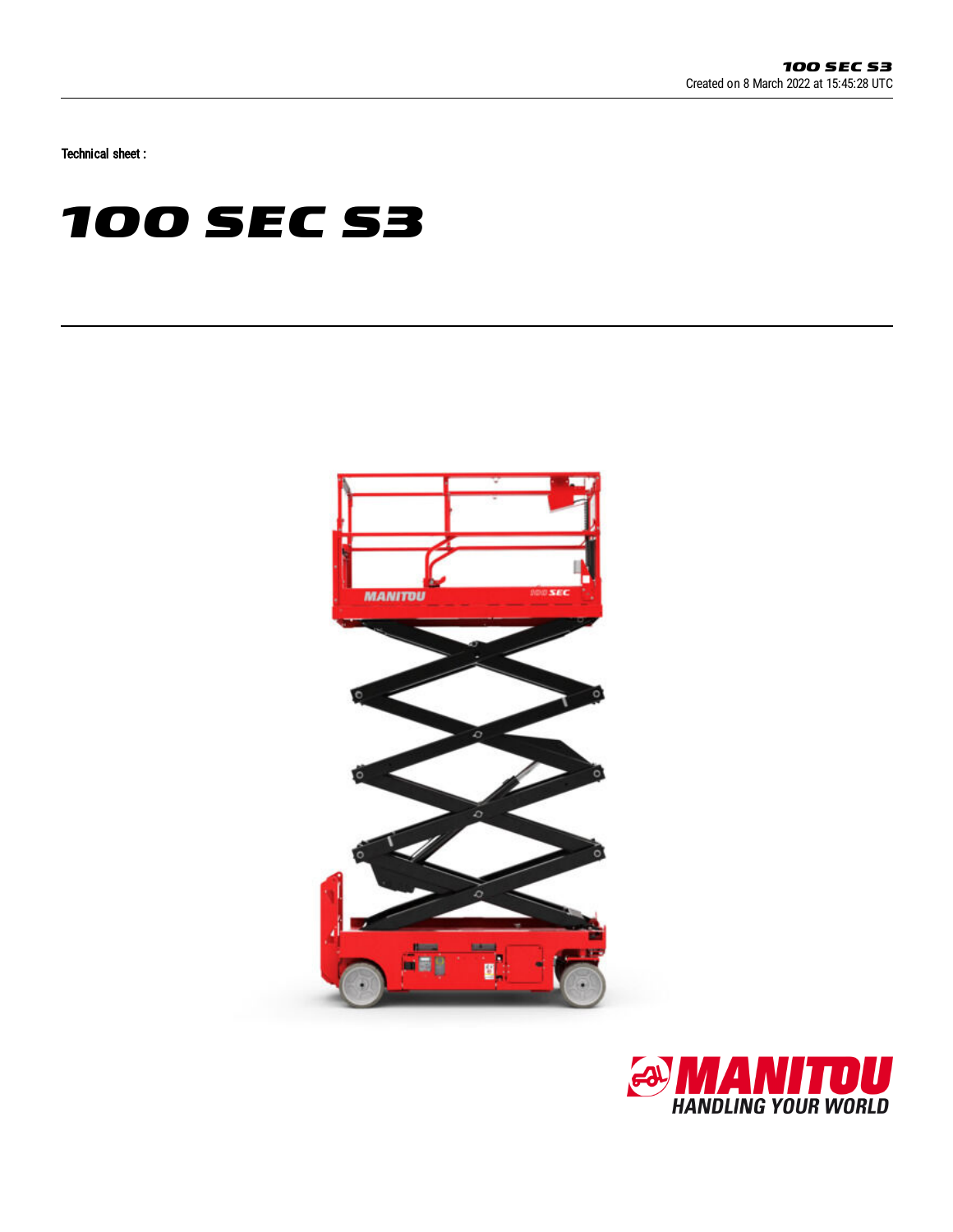| <b>Capacities</b>                             |              | <b>Metric</b>                                                                |
|-----------------------------------------------|--------------|------------------------------------------------------------------------------|
| Working height maximum (indoor)               | h21          | 9.96 m                                                                       |
| Working height maximum (outdoor)              | h21          | 7.79 m                                                                       |
| Platform height maximum (indoor)              | h7           | 7.96 m                                                                       |
| Platform height maximum (outdoor)             | h7           | 5.79 m                                                                       |
| Platform capacity                             | Q            | 227 kg                                                                       |
| Lift capacity - Extension deck                |              | 113 kg                                                                       |
| Number of people (inside / outside)           |              | 2/1                                                                          |
| <b>Weight and dimensions</b>                  |              |                                                                              |
| Platform weight*                              |              | 2145 kg                                                                      |
| Platform dimensions (length x width)          | lp / ep      | 2.27 m x 0.81 m                                                              |
| Platform dimensions with extension (length)   |              | 3.18 <sub>m</sub>                                                            |
| Overall width                                 | b1           | 0.81 m                                                                       |
| Overall length                                | 1            | 2.44 m                                                                       |
| Overall height                                | h17          | 2.32 m                                                                       |
| Overall length (stowed)                       | 9            | 2.44 <sub>m</sub>                                                            |
| Overall height (stowed)                       | h18          | 1.94 <sub>m</sub>                                                            |
| <b>External turning radius</b>                | Wa3          | 2.13 m                                                                       |
| Ground clearance                              | m4           | 0.12 m                                                                       |
| Ground clearance with pothole guards deployed | m6           | 0.02 m                                                                       |
| Ground clearance with pothole guards folded   | m2           | 0.12 m                                                                       |
| Wheelbase                                     | $\mathsf{V}$ | 1.85 <sub>m</sub>                                                            |
| <b>Performances</b>                           |              |                                                                              |
| Drive speed - stowed                          |              | 3.20 km/h                                                                    |
| Drive speed - raised                          |              | $0.80$ km/h                                                                  |
| Raise speed / Lower speed                     |              | 44 s / 33 s                                                                  |
| Gradeability                                  |              | 25 %                                                                         |
| Permissible leveling (front / side)           |              | 3°/1.50°                                                                     |
| <b>Wheels</b>                                 |              |                                                                              |
| Tyres type                                    |              | Non marking                                                                  |
| Dimensions of front wheels / rear wheels      |              | 0,38x0,13m - 0,38x0,13m                                                      |
| Drive wheels (front / rear)                   |              | 2/0                                                                          |
| Steering wheels (front / rear)                |              | 2/0                                                                          |
| Braking wheels (front / rear)                 |              | 2/2                                                                          |
| <b>Engine/Battery</b>                         |              |                                                                              |
| Battery / Batteries capacity                  |              | 6 V / 225 Ah                                                                 |
| Integrated charger (V / A)                    |              | 24 V / 27 A                                                                  |
| <b>Miscellaneous</b>                          |              |                                                                              |
| <b>Ground Pressure</b>                        |              | 8.78 dan/cm2                                                                 |
| Hydraulic tank capacity                       |              | 17 <sub>1</sub>                                                              |
| Noise to environment (LwA)                    |              | $< 70$ dB                                                                    |
| Vibration on hands/arms                       |              | $< 2.50$ m/s <sup>2</sup>                                                    |
| <b>Standards compliance</b>                   |              |                                                                              |
| This machine is in compliance with:           |              | European directives: 2006/42/EC- Mach<br>EN280:2013) - 2004/108/EC (EMC) - 2 |

100 SEC S3 - Created on 8 March 2022 at 15:45:28 UTC

European directives: 2006/42/EC- Machinery (revised EN280:2013) - 2004/108/EC (EMC) - 2006/95/EC (Low voltage)

\*Varies according to options and standards of the country to which the machine is delivered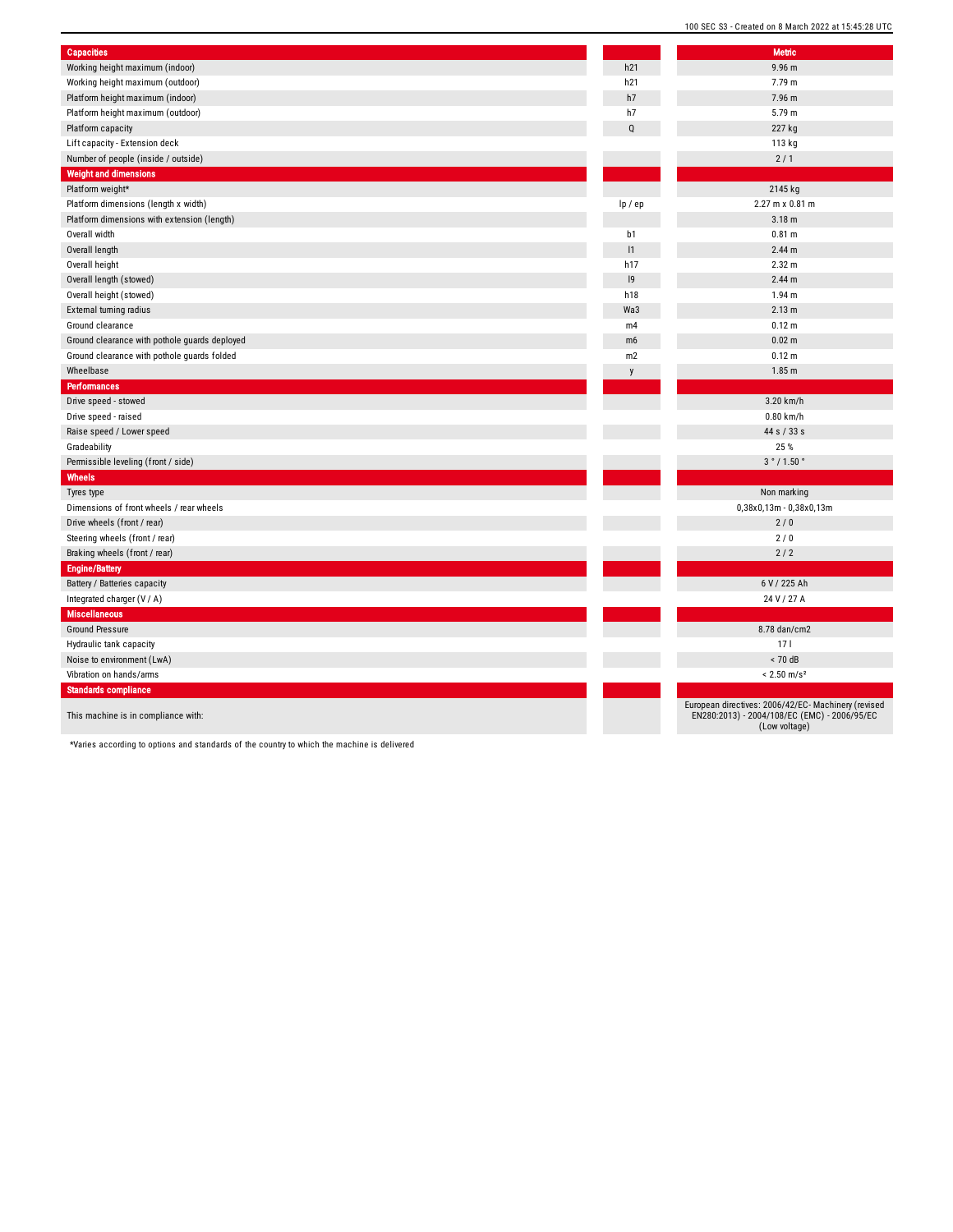## 100 SEC S3 - Load chart

### Load Chart metric

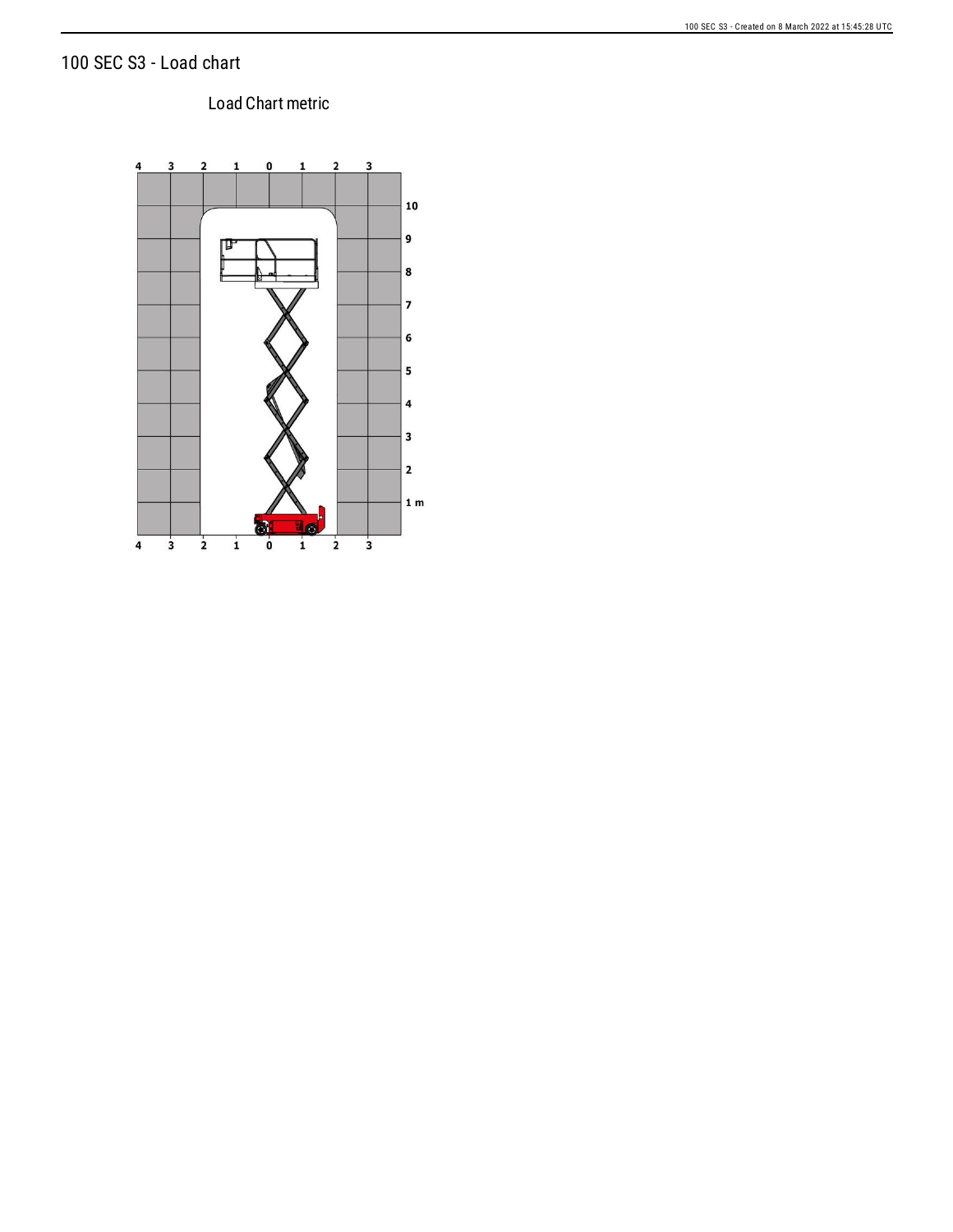# 100 SEC S3 - Dimensional drawing

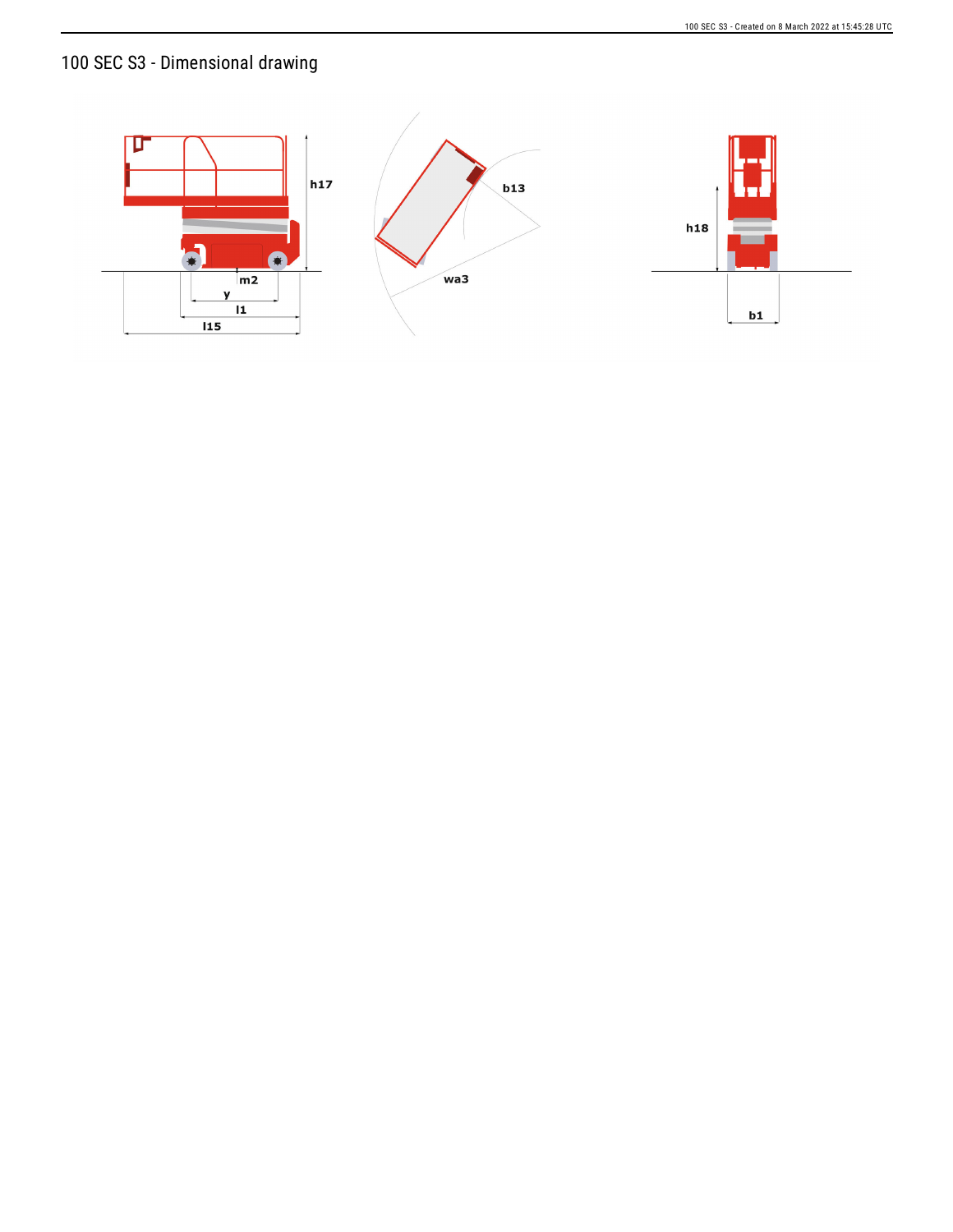# **Equipment**

#### Standard

2 swing out component trays 220V predisposition in the platform Audible alarm and illuminated indicator lamp (leveling, overload, lowering) Battery charge indicator lamp CAN bus technology Descent alarm Dynamic hydraulic braking on front wheels Emergency stop at ground controls Folding rails with half height swing gate Hom in the platform Hour meter Integrated diagnostic assistance Load management according to environment (indoor/outdoor) Manual emergency lowering Multi-voltage integrated charger Non-marking rubber tyres Pothole protection with automatic operation Rear wheel multiple disc brakes Side and rear forklift pockets

### **Optional** Air predis p o sitio n Beep on every movement Biodegradable oil Extreme cold oil Safety harness